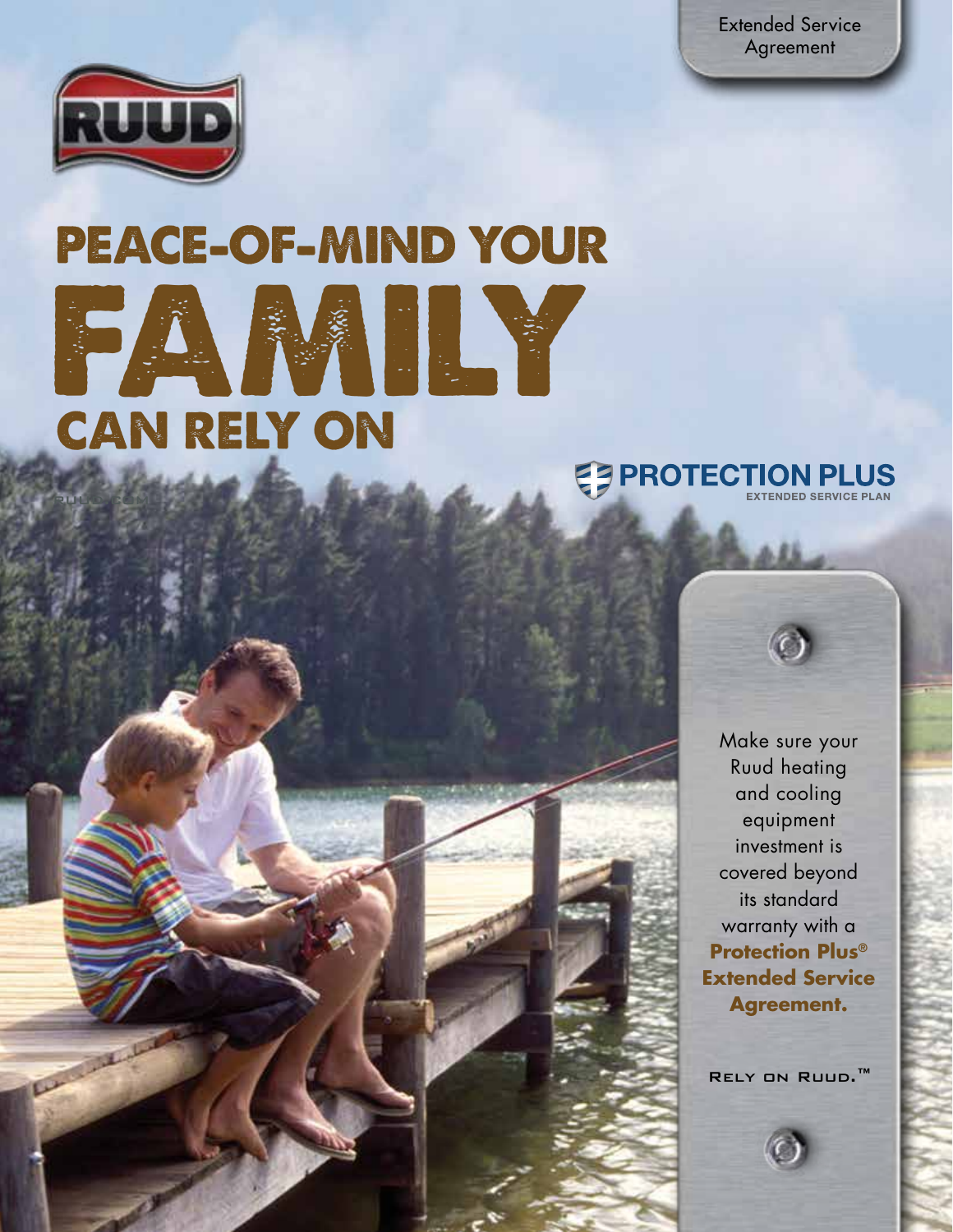







## Protect Your Investment

We understand that purchasing heating and cooling equipment is an investment. With Ruud, it's an investment you can rely on to continually perform and deliver value for your family long-term. Like any home appliance, you want to know you are protected from unexpected costs after the standard warranty ends. This is where a **Protection Plus**® **Extended Service Agreement** fits in.

## Peace-of-Mind

Sometimes life happens and we are unprepared for expenses that arise. In purchasing a **Protection Plus**® **Extended Service Agreement**, you'll find comfort in knowing you are covered if something happens to your heating and cooling system after the standard warranty ends.

## YOU CHOOSE

**Protection Plus**<sup>®</sup> offers a variety of flexible Extended Service Agreement options that can be customized to fit your family's needs and budget. These packages differ by coverage type, coverage length and deductible amount.

- Coverage type: Labor and parts options
- Coverage length: 2, 5 or 10 year term  *Some options are eligible for renewal after the initial term.*

Offerings may differ by Dealer. Contact your local participating independent Ruud Dealer to find the right combination of coverage for you and your family.

## Protection Plus® in Action



**Parts & Labor Coverage**  Covers mechanical and

electrical failures

No trip charges or service fees for covered repairs

#### **One Call Convenience**

Your unit repairs are taken care of with one call to your participating Ruud Protection Plus® Dealer

#### **Trusted Service**

Ruud partners with only the very best Dealers, so you will enjoy professional expertise and service **Budget Protection for the duration of your agreement** 



#### **Transferability**

Should you sell your home, your agreement may be transferred to the new homeowner for a nominal fee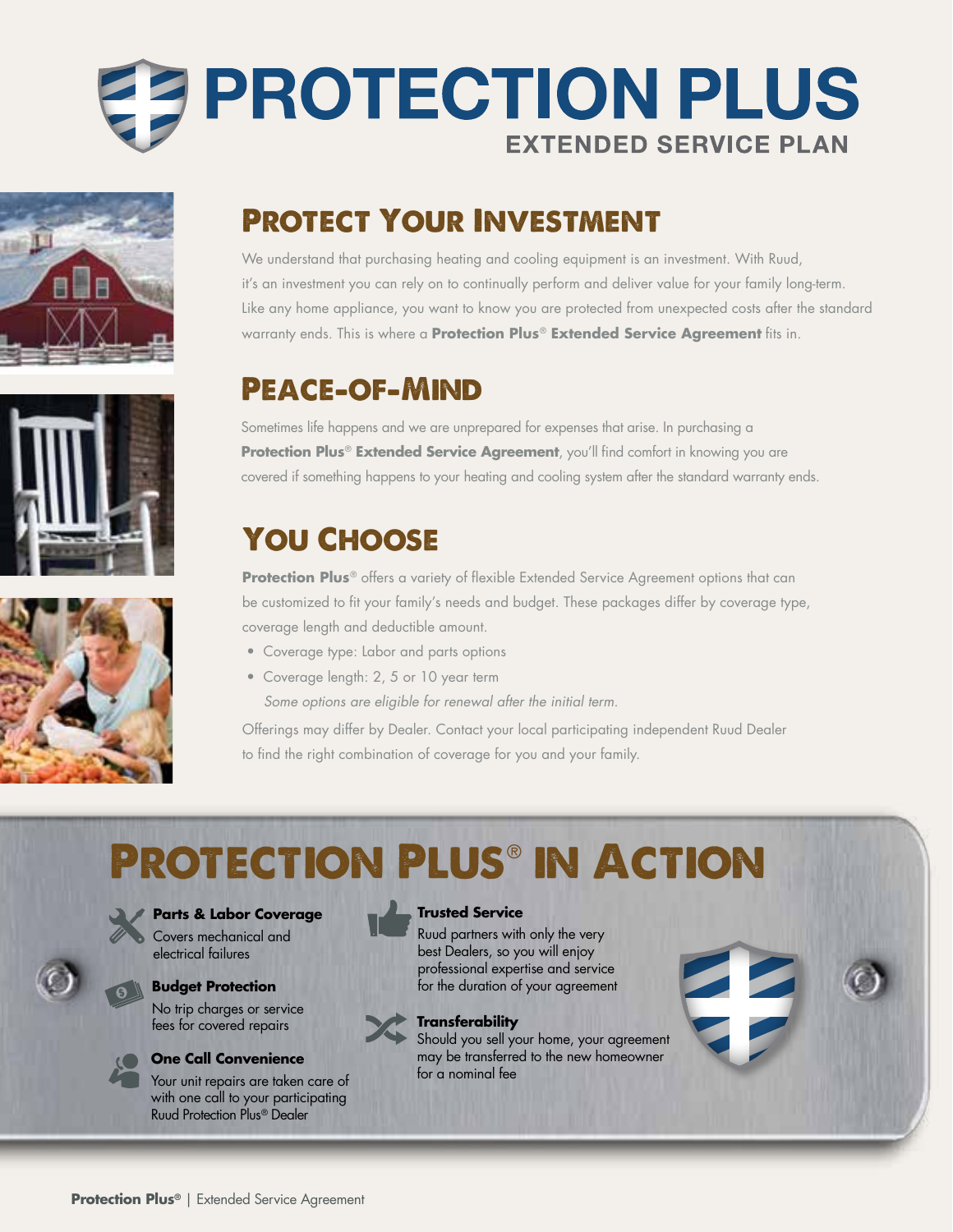

### Answers to Commonly Asked Questions

#### **Q. What is covered?**

l

**A.** Depending on which coverage type is chosen, parts and/or labor will be covered for mechanical and electrical failures contained within the equipment, including the compressor and heat exchanger. Regular maintenance must be performed to maintain coverage.

#### **Q. What is not covered?**

**A.** Any repair due to damage of equipment; components of your HVAC system contained outside of the covered equipment; required maintenance or any overtime charges for a covered mechanical repair. See terms and conditions for full details.

#### **Q. Are there any coverage limits?**

**A.** There is no limit to the number of claims you can submit; however the limit of liability is reached when the repairs/replacement equal the replacement cost of like **Outlined to the contract of the co** and kind equipment during the term of the agreement.

#### **Q. Can I transfer this agreement if I sell my home? TOP RATED**

**A.** Yes, for a minimal charge of \$25.

#### **Q. Who is eligible to apply?**

**A.** You are eligible to apply as long as you have purchased and had your HVAC equipment installed by a Ruud Protection Plus® Dealer within the past 60 months.

#### **Q. When will I be covered?**

**A.** If you purchased coverage within 12 months of installation, labor coverage will begin 31 days after installation or after the date of purchase, whichever date occurs last. If coverage was purchased after 12 months of age, there is a 90 day wait period, from the date of purchase, beofre coverage will take effect. Parts coverage begins the first day of the 6th year after the standard Manufacturer's warranty ends.

#### **Q. What if I'm not satisfied?**

**A.** You may cancel this agreement for any reason during the first 30 days after it is issued to obtain a full refund of the purchase price. After the first 30 days you may cancel this agreement and receive a prorated refund based on the time remaining on your plan, less the value of any services or claims that have been provided or paid. An administration fee will also apply.



Over the last 100 years, we've made a habit of delivering reliable, durable products. No matter how advanced our engineering has become, when it comes to HVAC products, we'll always "make them like we used to." With Ruud, you get a history of doing things right and our word that you can **Rely on Ruud.™**



TOP RATED **CENTR**